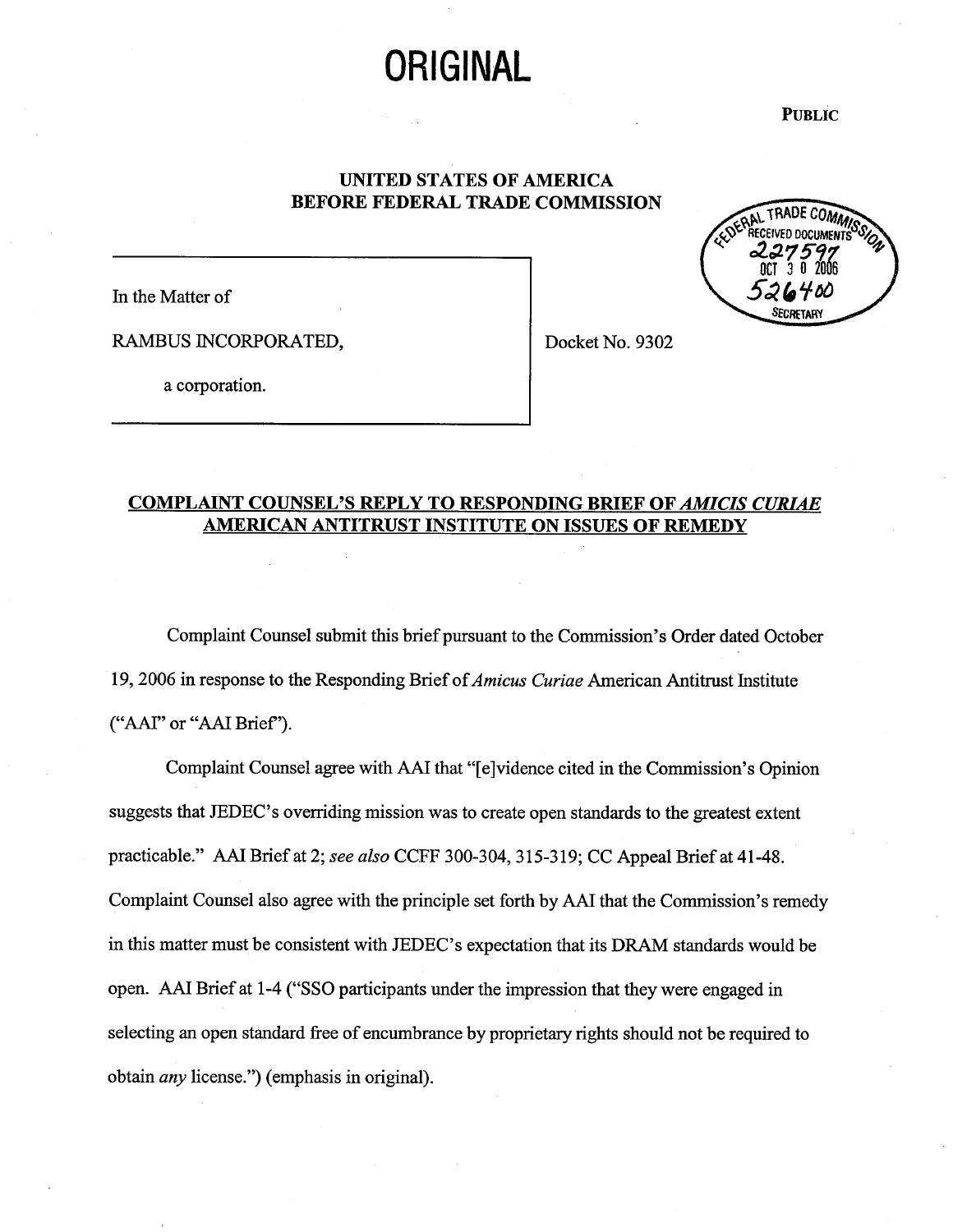AAI's position is consistent with those of the other *amici curiae* in this matter. See, e.g., Amicus Curiae Brief of JEDEC Solid State Technology Association ("JEDEC Brief") at 4-("JEDEC's goal is to promulgate open standards.... [JEDEC's] policies and practices set the foundation for addressing the remedy.... As a result, the 'reasonable royalty' for Rambus's patent, under the circumstances of this case, is a zero royalty on use in JEDEC-compliant memory devices."); Brief of Amicus Curiae Broadcom Corporation and Freescale Semiconductor, Inc. ("Broadcom Brief") at 6-7 ("Because Rambus concealed its patent rights from JEDEC, JEDEC and its members believed at the time the standards were being formulated and adopted that the standards did not implicate *any* proprietary technologies and thus would be royalty- free. . . . (T)he Commission should impose a remedy that likewise does not require anyone implementing the JEDEC SDRAM standards to license the Rambus JEDEC Patents. Any other remedy would not restore the but-for competitive situation." (emphasis in original); Brief of Amici Curiae NVIDIA Corporation, Micron Technology, Inc., Samsung Electronics Corporation, Ltd., and Hynx Semiconductor, Inc. ("NVIDIA Brief') at 1-3 ("The goal of many SSOs, including JEDEC, is to set 'open' standards that are broadly available, low cost, and free from restrictive patent rights.  $\dots$  To remedy Rambus's antitrust violations, the Commission should bar Rambus from enforcing its patent rights against the [JEDEC standards]." $)$ .

Complaint Counsel also agree with AAI that strong interest on the part of JEDEC and its members in open standards would strongly support a conclusion that they likely "would not, in any conceivable hypothetical ex ante negotiation, have chosen the Rambus [technologies] absent

 $\overline{2}$ 

 $\mathbf{I}$ See also Brief of Amici Curiae Gesmer Updegrove LLP and Andrew Updegrove ("Updegrove Brief") at 12-13.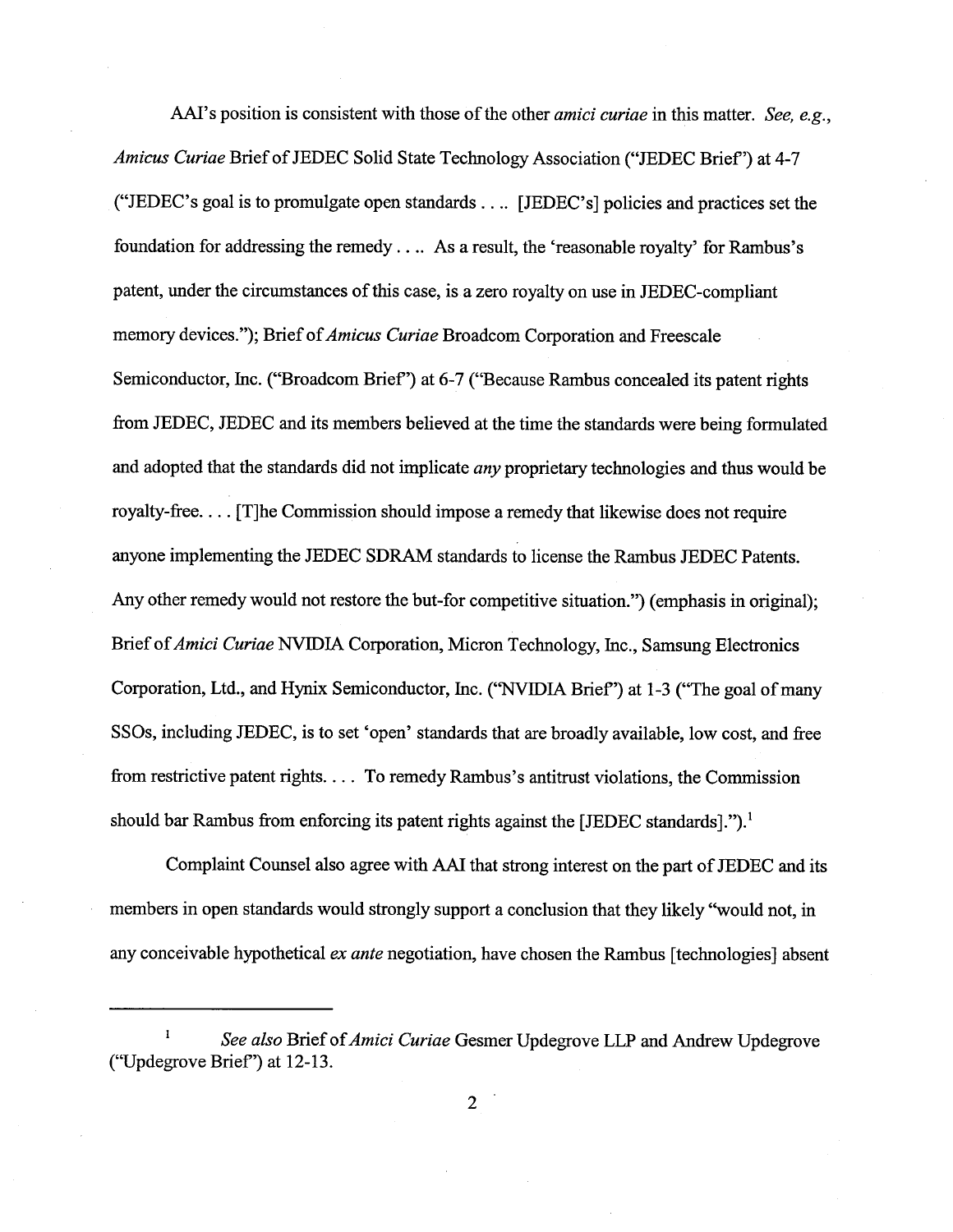a concomitant and enforceable license-free, royalty-free or low-royalty commitment from the patentee." AAI Brief at 2-3.

This position is also consistent with those of JEDEC and industry members. JEDEC Brief at 6-9 ("The Commission's own findings in this case are the most powerful evidence that JEDEC would not have adopted the Rambus technology into a JEDEC standard even if Rambus had made timely disclosure of its patents and patent applications."); Broadcom Brief at 8-10 ("[T]he evidence demonstrates that, but for Rambus's deception, JEDEC would have adopted alternatives that would have been Rambus-free and, indeed, royalty-free."); NVIDIA Brief at 5- $8<sup>2</sup>$ 

The AAI position (AAI Brief at 3) is also consistent with JEDEC's own description of its standard-setting process (and contrary to the theoretical world hypothesized by Rambus's experts). As JEDEC explained, "it did not have expert economists available to attempt to compute minute differences in the costs of different alternatives." JEDEC Brief at 10. Rather JEDEC members sought to settle on acceptable technologies that would gain consensus support in the standard-setting process, "taking into account JEDEC's preference for avoiding the use of patents in JEDEC standards."  $Id<sup>3</sup>$ 

 $\boldsymbol{2}$ In this context, the briefs *amici curiae* also cite to the determinative – and for Rambus, devastating - evidence that, had Rambus disclosed its patent position to JEDEC, it would have refused to provide JEDEC with a RAND assurance; absent a RAND assurance, JEDEC would have been prohibited from adopting Rambus's technologies. Broadcom Brief at 10; NVIDIA Brief at 7-8; see also JEDEC Brief at 11.

 $\mathbf 3$ Dr. McAfee used the economic term "satisficing" to describe this method of selecting technologies. See Complaint Counsel's Remedy Reply Brief at 11 fn. 7.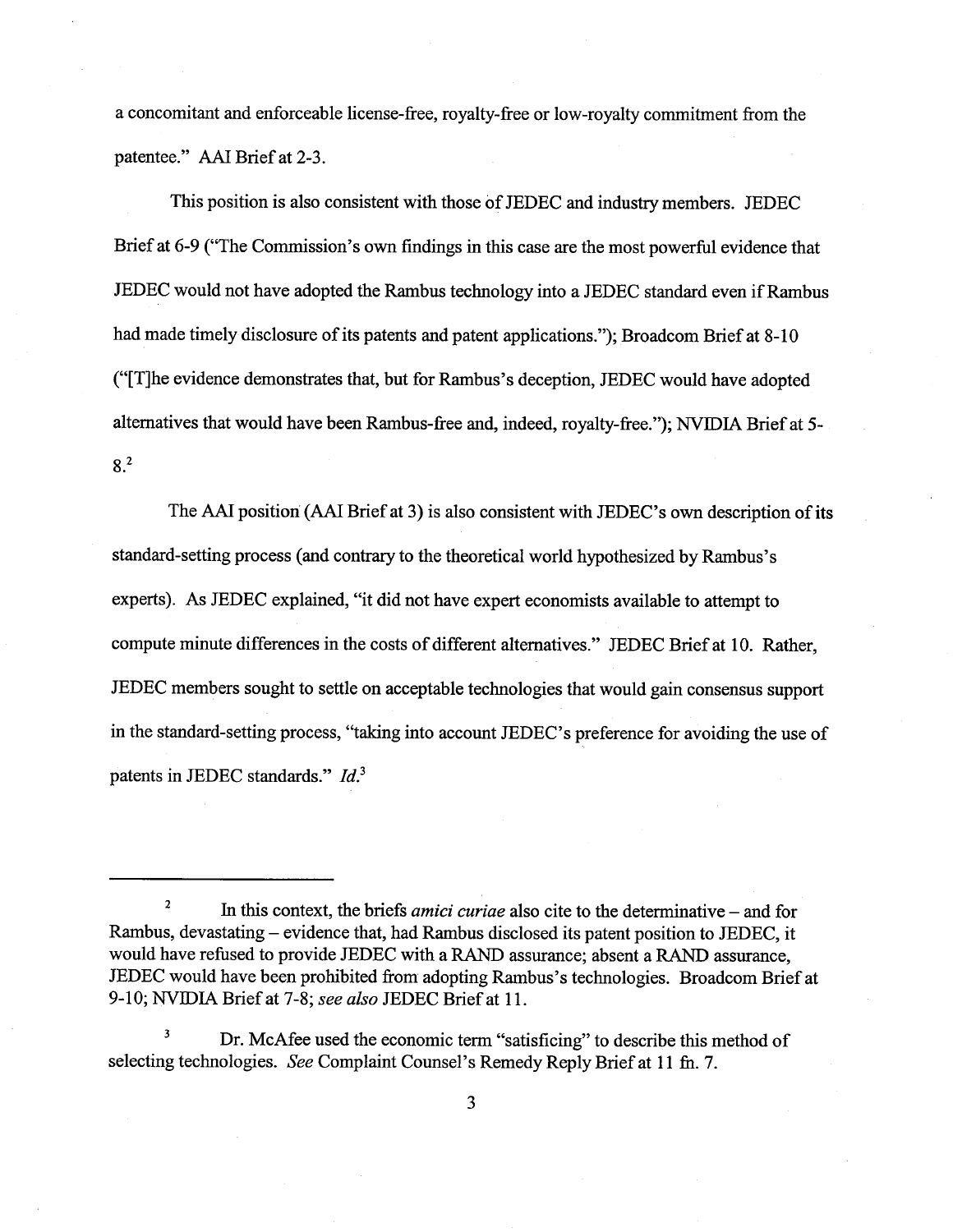AAI does not have an interest in the outcome of this matter or support either party, and its brief merely sets forth general principles independent of the facts of the case. It is paricularly tellng, therefore, that this brief is consistent with the positions set forth in the briefs of Complaint Counsel and the other four *amici curiae*, and contrary to the positions asserted by Rambus.

The brief of *Amicus Curiae* American Antitrust Institute, as well as the other four briefs amici curiae filed in this matter, present thoughtful positions on the issue of the appropriate remedy in this matter. Complaint Counsel respectfully urge the Commission to consider carefully the positions set forth in all five amici briefs.

Respectfully submitted

Jeffrey Schmidt GeoffreyD. Oliver Director Richard B. Dagen

Daniel P. Ducore Counsel Supporting the Complaint Assistant Director, Compliance Division

Rendell A. Davis, Jr. Attorney, Compliance Division

Bureau of Competition Pederal Trade Commission Washington, D.C. 20580

Dated: October 30, 2006